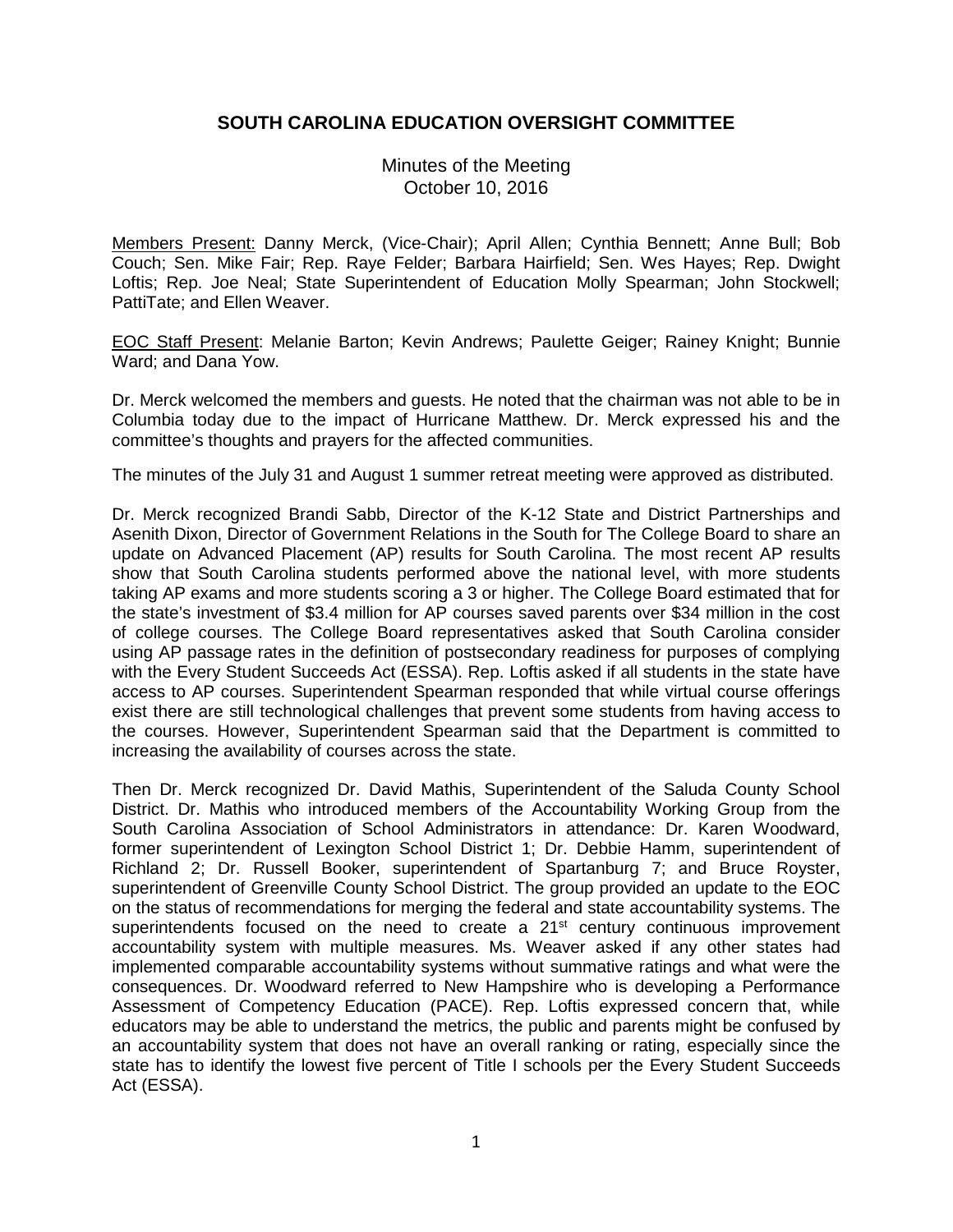Dr. Merck recognized Rob Cardelli, an independent consultant who managed the Technology Readiness Studies of the Abbeville equity school districts for the South Carolina Department of Education. Mr. Cardelli explained how the districts were evaluated for technology readiness on the following measures: facilities; infrastructure; hardware; teacher readiness; student readiness; funding; strategic planning; and technical support. The common themes found included: high teacher turnover that directly impacts teacher readiness; low salaries for technical staff that are significantly below market verges; the use of CATE labs for testing in lower grades that displace the CATE students; limited information technology resources; and districts that collaborate with peers or consortiums are generally better prepared for online testing. Rep. Neal expressed concern with the findings of the report and need to address the technology needs of districts.

## Subcommittee Reports:

Dr. Merck provided an update on the Academic Standards and Assessment Sub committee's meeting on September 19. Ms. Hairfield discussed the joint meeting of the subcommittees which was held on October 3 and was a public hearing to get input on the merging of the state and federal accountability reports. She provided summary of the meeting where Dan Ralyea, Director of Data Management from the SC Dept. of Education, presented the report card portal developed by the SCDE. She also summarized remarks from those who spoke to the committee on the merged accountability system:

- Chandra Robinson and Albert Robinson from the Social Studies Supervisors Association spoke. Both talked about the need for social studies to remain a vital part of the accountability system. Both discussed the need for strong civics education and reminded members that "social sciences" were an integral part of the Profile of the SC Graduate.
- Tana Lee and three of her colleagues from Career and Technical Education Centers discussed their wish to move the unit requirements for a CATE Completer from 4 to 3.
- Both Hunter Schempf, the Director of Policy and Analytics with the SC Public Charter School District and Kerry Donahue, Director of Strategy spoke on behalf of the Charter School District. Mr. Schempf discussed the need for accountability, stating it was a hallmark of charter schools. He stated that a student growth model really matters and encouraged careful attention be given to this in the accountability model. He also said it is important to include growth models that include math, not just reading. Schempf's colleague Kerry Donahue stated that we have a broader opportunity to advanced public education with the development of the new accountability system. She said we often lose sight of to whom the education system is accountable to  $-$  the students. We must view accountability as an important duty and we need pressure to improve. She suggested using former Governor Jeb Bush's requirements in a system: 1. A system must measure data that accountability reflects; 2. Disseminate results; and 3. Reward and incentivize success. It is important to fully align a system to an articulated goal. Use alignment and track progress early on. Student growth must be tracked. Lastly, annually disaggregate goals.
- Mr. Rodney Johnson, Principal of the LEAD Academy Charter School, a school in the Public Charter School District, felt in his remarks that schools need to be judged fairly and that report cards are a good tool for the public to know about our schools. He also feels like a big focus of report cards should be student learning growth, achievement gap closure, career readiness, and the need to make sure students are ready to achieve. Parents without backgrounds in education need report cards to be meaningful in an accessible way. Johnson supports a summative rating and suggested that we look at a way that report cards can be digested in a meaningful way.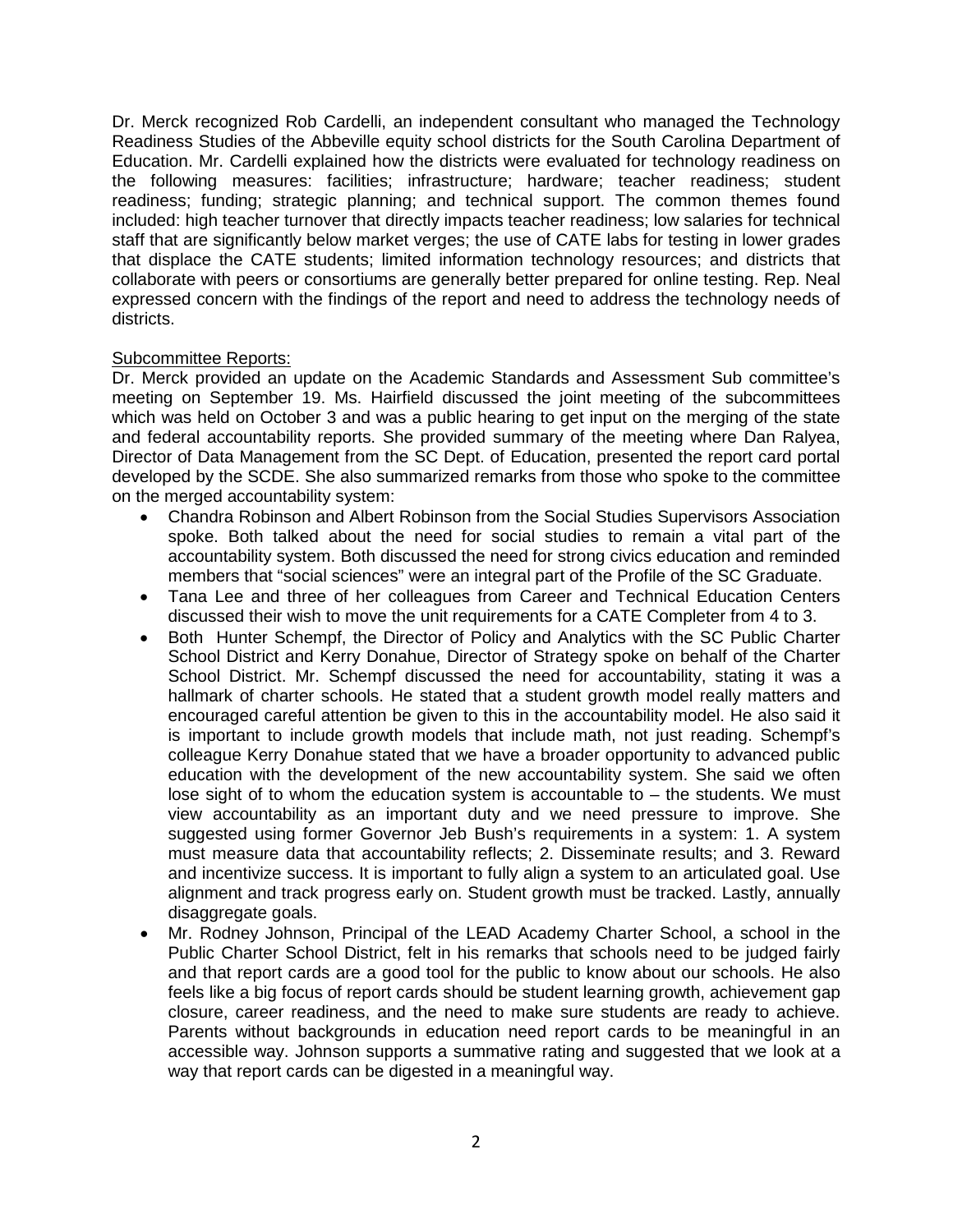- Dana Laurens, with SC Students First, spoke to the group and gave five broad recommendations for the new accountability system. Data must be released in a timely manner – as close to the school year. Need data before the start of the school year. The recommendations include 1. Report cards need to be accessible. Need one-page report with performance ratings. Laurens reminded the group that 11 of 16 SREB states use A-F rating systems to rate schools. 2. Schools with at least one subgroup at the lowest performance level shouldn't earn the highest accountability rating. 3. Ensure state data from all grade levels should be included in report cards. Need to know if students are on track. 4. Set rigorous cut scores that reflect high standards. 5. Create longitudinal data system.
- Oran Smith from Palmetto Promise Institute discussed the A-F grading system in Florida, pointing to the research that shows that A-F communicates to parents and families that are not familiar with the education system. It clearly communicates. He suggested schools and districts having one overall grade; it is clear, transparent, and unambiguous. Schools rated "F" don't mean the teachers there are "F" teachers. We must reward growth which provides incentives to get students to grade level.
- The final speaker was Bernadette Hampton, who is a high school teacher and the President of the SC Education Association. She appealed to the group for smaller class sizes and a reduction of testing, which would free teachers up to instill a love of learning within their students. We need wrap-around services for students, who come to the classroom with a host of needs. She also said that while world and multiple languages in the Profile of the SC Graduate, there is no identification within the accountability system.

Dr. Couch provided a summary of two reports that are information items. The first report is the report required by Proviso 3.6 of the 2015-16 General Appropriation Act which requires the EOC to report on the expenditure of the \$29.3 million in lottery revenues appropriated annually since 2014-15 for K-12 Technology Initiative. These funds are to improve external and internal connections to schools and districts and to develop or expand 1:1 computing initiatives. Schools and school districts responded to an online survey conducted in collaboration with the SC Department and EOC. The survey responses, which are self-reported, document the following:

- Districts expended the majority of funds to replace or purchase devices, 67% in 2014-15 and 63% in 2015-16. Districts also expended 16% in 2014-15 and 20% in 2015-16 to improve internal connections.
- The greatest challenge continues to be internal connections within the school walls. Only slightly half of schools, 55%, have at least 1 Mbps of bandwidth within the school.
- Regarding one-to-one computing, 28% of schools reported having 1:1 computing available for 91% or more of their students. Another 27 percent of schools reported having no students with 1:1 learning. Those schools which total 335 schools are in noted in Table 8.

The second report concerned the Educational Credit for Exceptional Needs Children Program. The EOC is required by Proviso 109.15 to approve eligible schools to participate in the program. The report documents the procedures that were taken by the EOC in approving the schools. To date, 111 schools have been approved to participate. For comparison purposes, there were 117 schools that participated in the program last fiscal year. The report also documents that 100 schools applying to participate in the program received tuition grants last year for 1,626 students totaling just over \$10 million in grants.